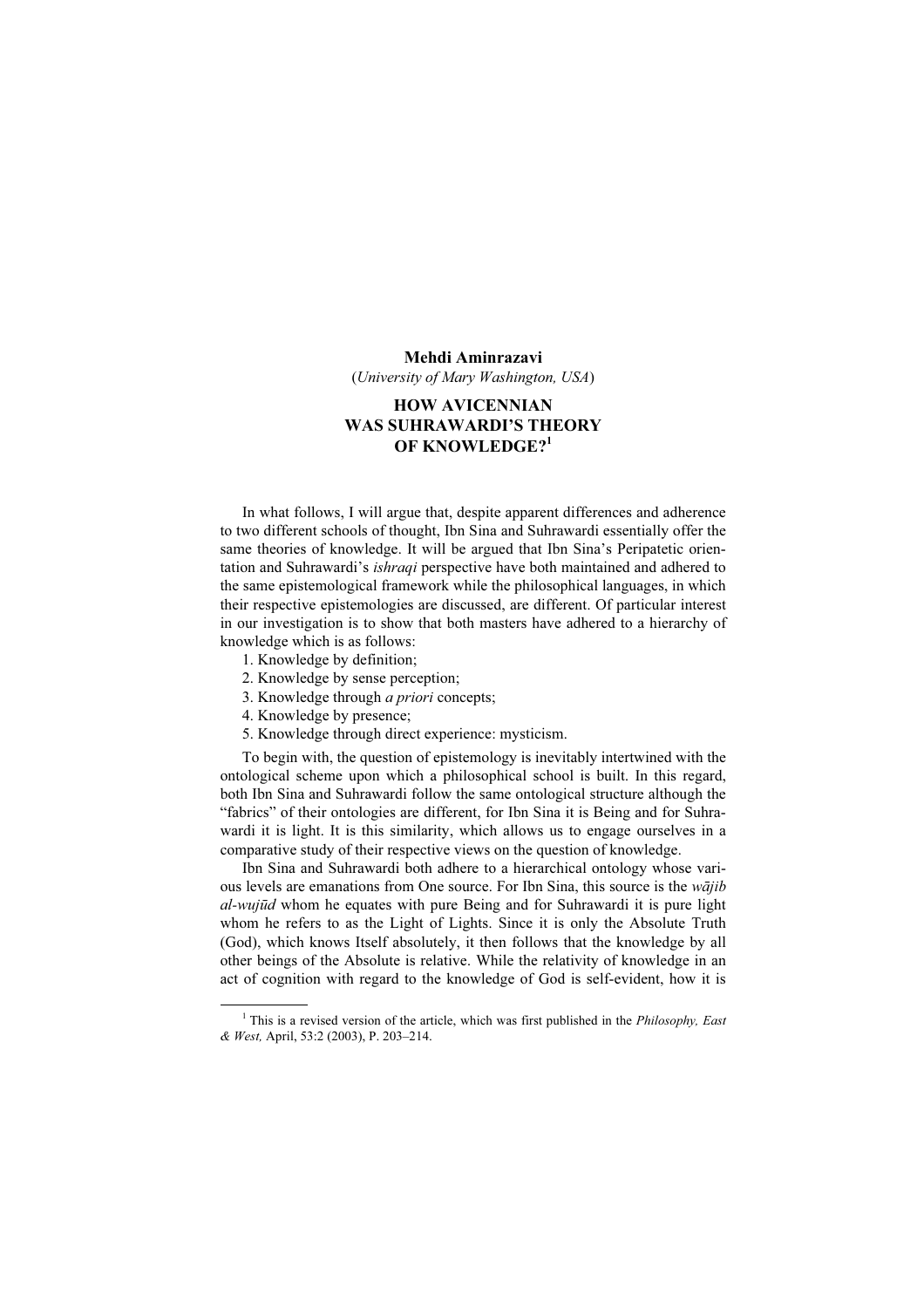that the knower comes to know the object of its cognition is complex and subject to debate.

Both masters begin by discussing the place and significance of empiricism and rationalism in acquiring knowledge. Since particulars are known only through the senses, it can be concluded that knowledge on its most basic and concrete level is that which is acquired through the sense perception. Ontologically speaking, as we move away from Ibn Sina's pure Being and Suhrawardi's Light of Lights, abstraction and purity decreases and the hierarchy solidifies until it loses its purity completely and that is the material domain where particulars are. Therefore, since particulars represent the knowables on the lowest level, the means by which particulars are known, i.e. sense perception, are of the least significance insofar as epistemology is concerned.

## 1. Knowledge by definition

Sense perception is the basis for knowledge by definition, a method elaborated upon by both philosophers and criticized severely by Suhrawardi who realized the limited scope of it in providing us with knowledge. According to Peripatetics, an existent being consists of an essence and existence and all attributes are merely accidental. In a chapter entitled "Destruction of the Rules of Definition",<sup>2</sup> in his *Hikmat al-ishrāq*, Suhrawardi criticizes the Peripatetics for the distinction they made between "general essence" (*jins*) and "differentiae" (*fasl*). Also, in al-Muṭāraḥāt<sup>3</sup> and al-Talwīḥāt<sup>4</sup> he offers his criticism of knowledge by definition as an inadequate means of cognition and argues that a good definition is one that is not only inclusive of the essence but also includes the attributes, which Suhrawardi regards to be "other constituent elements."<sup>5</sup>

This radical departure from the Aristotelian approach implies that, since all the constituent elements or attributes of an existent being cannot be known, the object in question can therefore never be defined properly. In three sections of the al-Talwīḥāt, "Essential Nature," "Description," and the "Fallacies in the Construction and Use of Definition", <sup>6</sup> Suhrawardi discusses the shortcomings of knowledge through definition. Also, in the  $al$ - $Mut\bar{a}rah\bar{a}t^7$  Suhrawardi maintains that Ibn Sina is mistaken in attributing a major epistemic role to definition, since simple entities ( $haq\bar{a}'iq\bar{b}as\bar{t}tah$ ), such as colors, do not lend themselves to definition. Suhrawardi's treatment of the problem of definition is not limited to his

 $<sup>7</sup>$  Ibid., p. 116.</sup>

<sup>&</sup>lt;sup>2</sup> Sohravardi. Opera Metaphysica et Mystica. 3 vols. Eds. H. Corbin and S.H. Nasr.  $3^{rd}$  edition. Tehran: Institut d'Etudes et des Recherches Culturelles, 1993. Vol. 2. P. 20.

 $3$  Ibid. Vol. 1. P. 17.

<sup>4</sup> Ibid. Vol. 1. P. 199.

<sup>5</sup> Ibid. Vol. 1. P. 14.

<sup>6</sup> Ibid.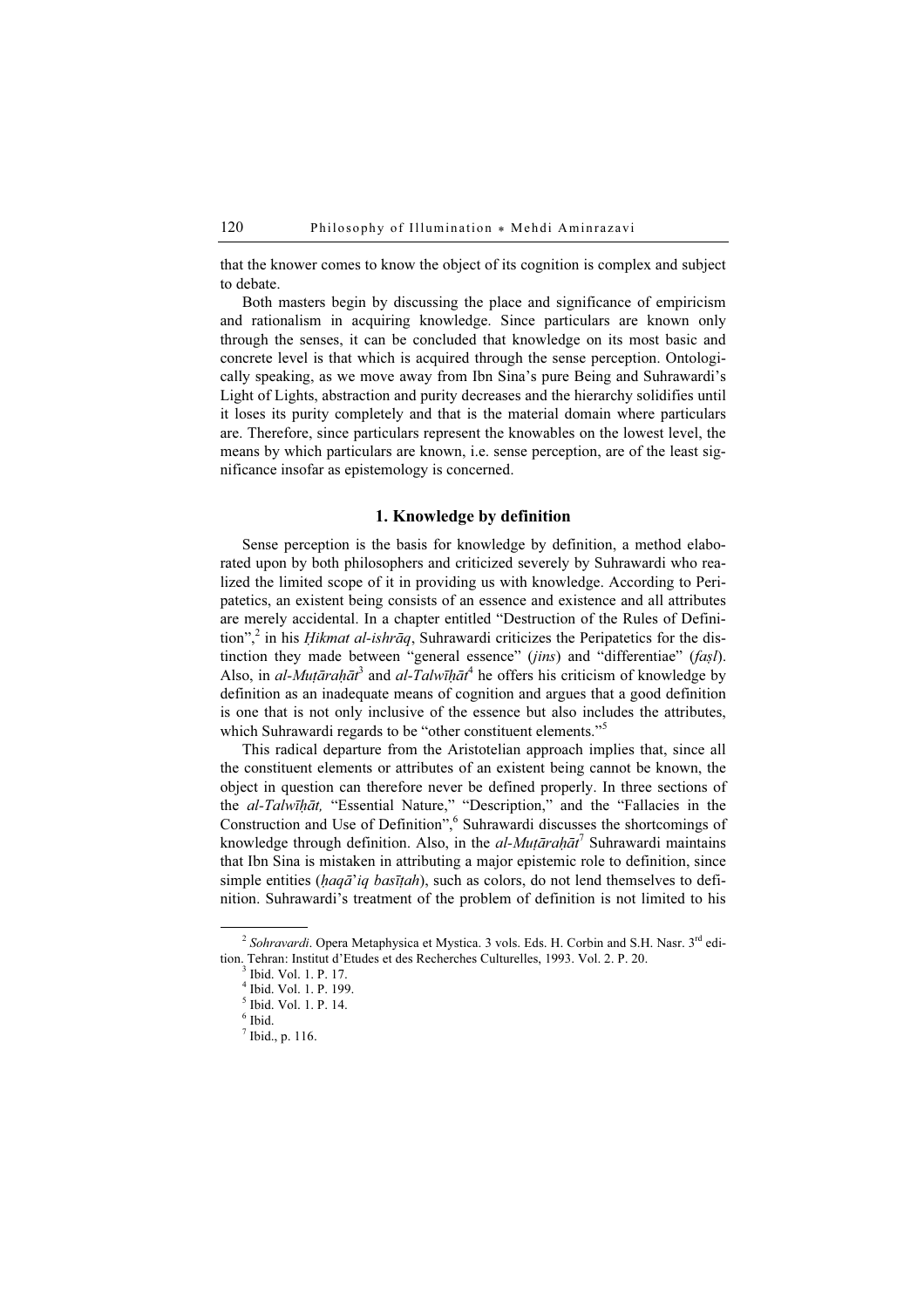Arabic works — in some of his Persian works, such as  $Partaw-n\bar{a}mah^8$  and Hayākil al-nūr,<sup>9</sup> he continues to stress that an acceptable definition is one in which the genus, species and differentia, as well as all other existing attributes, are included and not only the essence, as Aristotle and his followers have indicated. In his major work *Ḥikmat al-ishrāq*, Suhrawardi sums up his criticism of the Peripatetics' theory of definition and states:

"He who mentions a number of essentials cannot be certain that there may be not another essential which he has ignored. The commentator and critic should inquire (of his certainty), and if he says that were there another essential, we would have known it, (we should say) there are many attributes that are unknown to us... The truth of things is known only when all of the essentials are known, and if there be another essential that we are unaware of, then knowledge of that thing is not certain. Thus, it becomes clear that the limits and the definitions (hadd), as the Peripatetics have accepted, will never become possible for man. The master of the Peripatetics (Aristotle) has confessed to this existing difficulty. Therefore, the limit and definition cannot exist except in regard to those items whose collective body is an indication of particularity."<sup>10</sup>

# 2. Knowledge by sense perception

Both Ibn Sina and Suhrawardi react to Aristotle's notion of sense perception but it is interesting to see how their approach differs. Ibn Sina's critique reduces empiricism to rationalism by showing that sense perception necessitates *a priori* concepts in order to be functional. Before analyzing Ibn Sina's critique of sense perception, let us see what the "First Teacher" has to say about this. Aristotle states:

"Out of sense-perception develops what we call memory, and out of frequently repeated memories of the same thing comes experience. For multiple memories make up a single experience. From experience, in turn  $-$  i.e. from the universal, now stabilized in its fullness within the soul, the one standing over and against the many, as a single identity running through them all — arise the skill of the craftsman and the knowledge of the scientist — skill in the realm of what comes to be; and knowledge in the realm of what is. In short, these states of knowledge are neither in us in their determinate form, nor derived from a priori, higher states of knowledge. Rather, they emerge from sense perception — as in a battle a rout is stopped if one man makes a stand, and then another, until the company is regrouped. And the soul is so constituted as to be capable of this."<sup>11</sup>

 $\frac{1}{8}$ <sup>8</sup> Ibid. Vol. 3. P. 2.

<sup>9</sup> Ibid. Vol. 3. P. 85.

<sup>&</sup>lt;sup>10</sup> Ibid. Vol. 2. P. 21.

 $11$  Aristotle. Posterior Analytics. II. 19. 100a 4–14.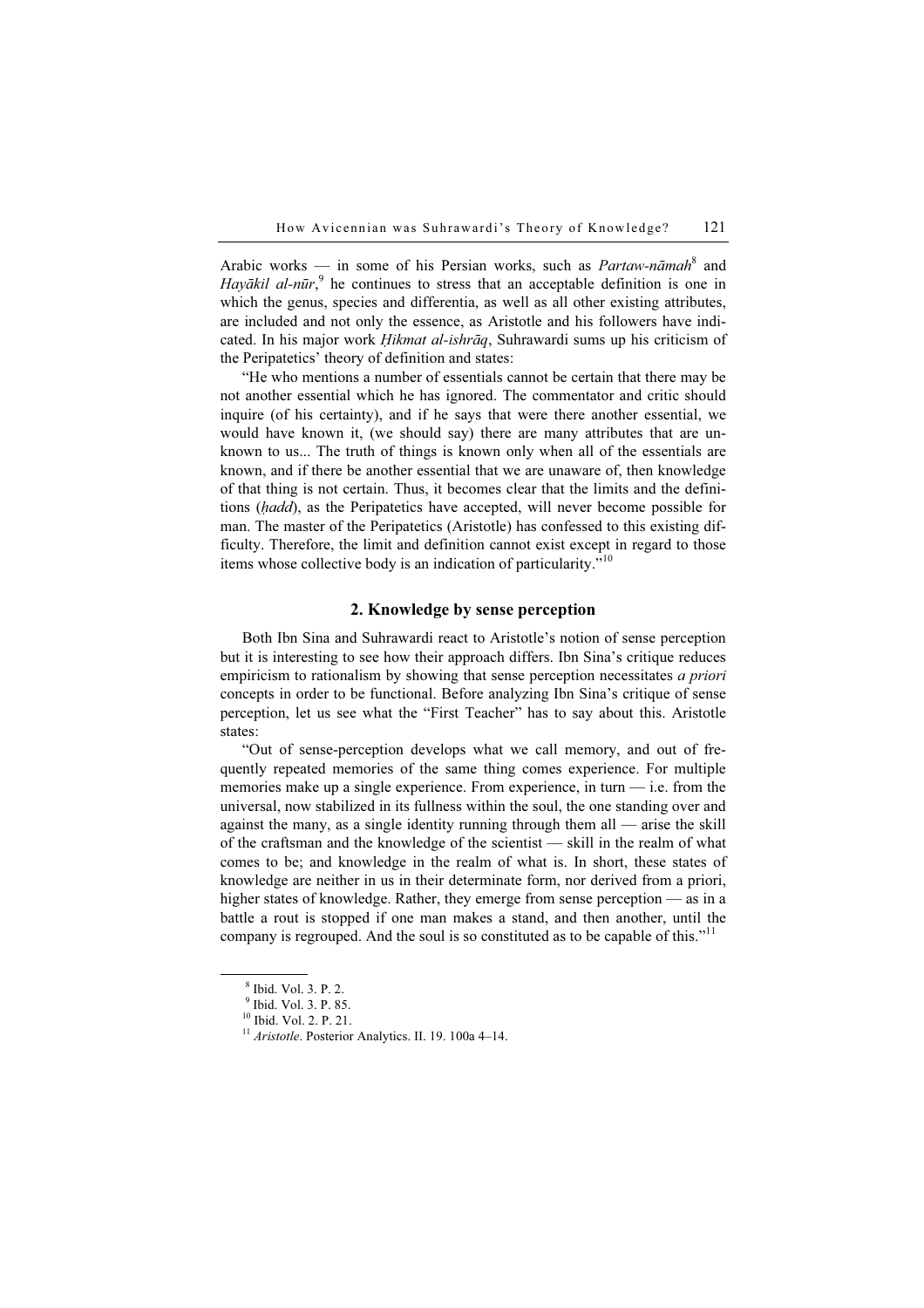Relying on the above argument, Ibn Sina directs his criticism at the assumptions that sense perception makes, that is, if repeated instances of observation give rise to a conclusion, there must be more primitive and fundamental concepts, which allow observation and inference from sense perception to be made. Empiricism therefore, for Ibn Sina, is of a lower order since it has to rely upon rationalism. On this, Ibn Sina states:

"These are the assumptions which are warranted neither by reason alone nor by senses alone but which can be known by the two working together. Thus, when the senses always find the same behavior in a given thing, or see the same state always having the same outcome, reason can recognize that this is by no means the result of chance. Otherwise, the same pattern would not be repeated, and the observed pattern would not be the commonest. Examples are the burning of fire and the purging of bile by scammony."<sup>12</sup>

Suhrawardi's approach, though different than Ibn Sina's, bears some similarity to it. In the *Hikmāt al-ishrāq*, he elaborates on the inadequacy of sense perception in a chapter entitled "On the Evidence that Peripatetic Principles Necessitate that Nothing Can Be Known or Defined."<sup>13</sup> Having offered a number of arguments, Suhrawardi concludes with the following: "The simple truths, such as colors, can only be known by sense perception, these truths neither lend themselves to analysis nor description." It is from this conclusion that Suhrawardi draws his second inference against the Peripatetics' concept of definition that is, knowledge of these simple truths are private, exclusive and non-verifiable by outsiders.

## 3. Knowledge through a priori concepts

Suhrawardi, having demonstrated the inadequacies of knowledge by sense perception, then offers an argument which brings him and Ibn Sina closer together. In fact, both philosophers seem to realize the need for a pre-cognitive ability which is based on  $a$  priori concepts and which serves as the fundamental epistemic ground. One of the many arguments Ibn Sina offers in this regard is his ontological argument for the existence of God. He maintains that, since God is incorporeal, it cannot be known by the senses and therefore either God cannot be known or it can be known though some other way. He then argues that, since we know God, it follows that empiricism fails and rationalism or mysticism may be other available alternatives. Ironically, as we will see, rationalism and mysticism are unified in what Ibn Sina calls "Oriental philosophy" (al-hikma al-mashriqiyyah) and Suhrawardi calls "experiential wisdom" (al-hikma al-dhawqiyyah). Ibn Sina and Suhrawardi, who seem to agree with regard to the above, proceed to

 $^{12}$  Ibn Sīnā. Dānish-nāma-yi 'Alā'ī. Ed. M. Mishkāt and M. Mu'īn. Tehran: Tehran Univ. Press, 1353. A.H.s. P. 111.

 $^{13}$  Sohravardi. Opera. Vol. 2. P. 73.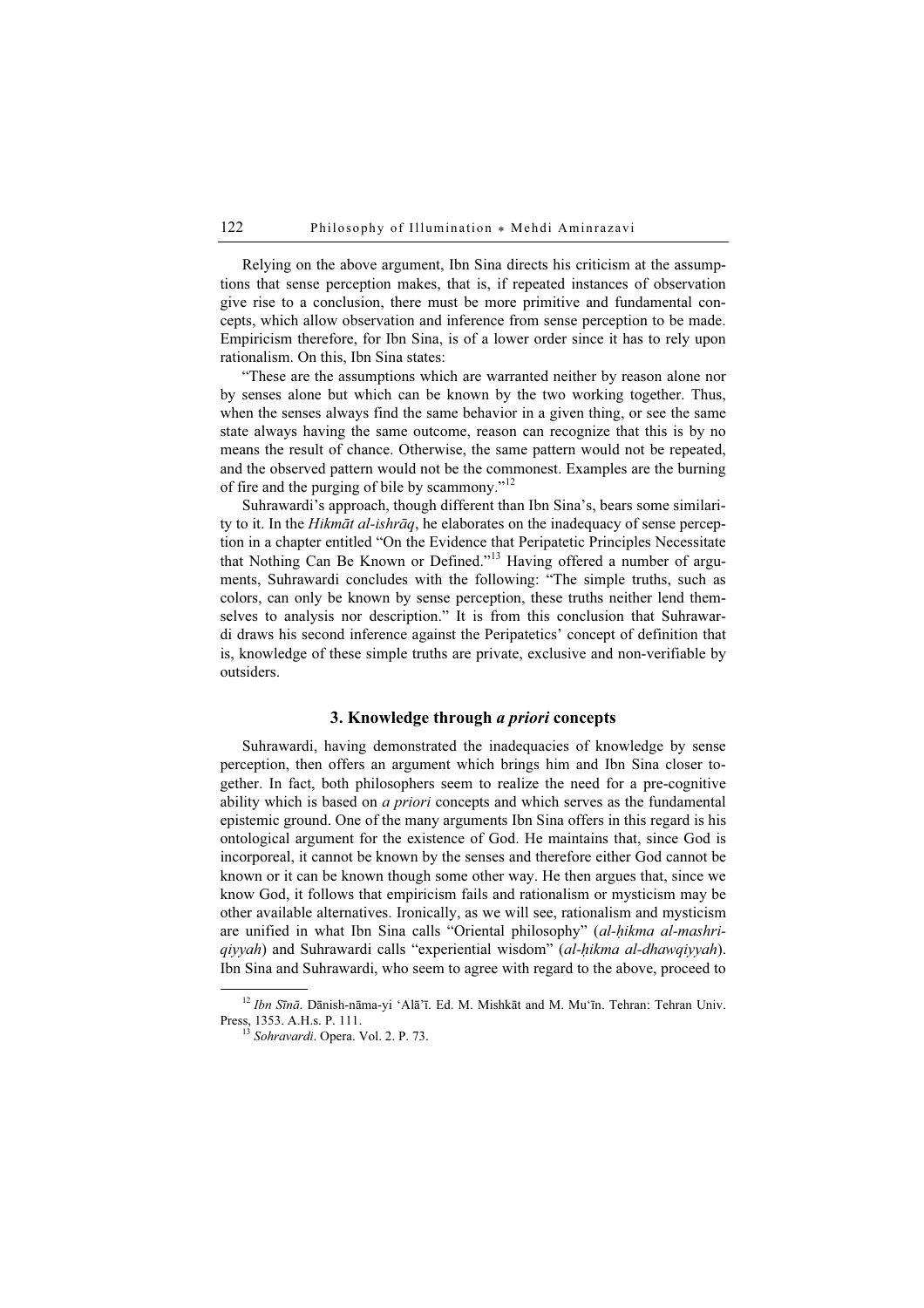maintain that, if sense data are synthesized by the mind and the construction of new conceptual and intellectual schemes is made possible in the mind, there have to be more basic and primitive concepts which constitute the mind and are not made by it. L.E. Goodman argues<sup>14</sup> that Ibn Sina offers two lines of arguments against empiricism and for rationalism. The first is similar to Hume's criticism of induction and the second one is concerned with the location of concepts in our anatomy. Induction, Ibn Sina argues, is merely universalization of finite experiences which does not lead to universally true conclusions, nor does it imply necessity.<sup>15</sup> Regarding a physical location for rational knowledge, Ibn Sina states that it can not be in the body since it is a single simple truth and indivisible. Therefore, it can not have a physical location and be material, for that would make it divisible. On this Ibn Sina states:

"One thing of which there is no doubting is that a man has something in him, some substance responsive and receptive to conceptual ideas, and we argue that the substance which is the seat of these ideas is not a body and does not depend for its existence on a body, even though in a certain sense it is a power in a body, or a form to a body. For, if the locus of our concepts were a body, or any sort of extended thing, such ideas would have to be located either in a single, indivisible part of it, or in some divisible part. But the only thing that is indivisible in a body is a point ... and a point is a final limit of a line, or of an extended body in a particular location; it can not be separated from that line or body, allowing something else to exist in it, as opposed to existing in that body...

So suppose now that conceptual ideas were located in some divisible body. It would follow that they would be divided when that body was divided, and their parts would be either homogeneous or heterogeneous. If homogeneous, how could they be conjoined to form something different from themselves, for the whole as such is not the same as its parts, unless it is the sort of whole that is augmented by mere addition to its measure or its number, not by a specific form. If a concept could be formed in this quantitative way, it would be some figure or number. But not every idea is a mere shape or number. That would make concepts nothing more than images and not conceptual at all. Concepts, in fact, as you know, can not be treated as formed of homogeneous parts. How could they be, when one part of a concept implies another, and is in turn implied by a third... Obviously ... the part of a concept can not be heterogeneous unless it is as the parts of a definition: genus and differentia... And since every portion of a body in principle is infinitely divisible, genera and differentia would have to be so as well, if ideas were materially embodied... But it is well established that genera

<sup>&</sup>lt;sup>14</sup> Goodman L.E. Avicenna. London: Routledge, 1992. P. 136. Also, for Ibn Sina's rational intuition, see: Gutas D. Avicenna and the Aristotelian Tradition. Leiden: Brill, 1988. P. 19, n. 15; 49 n. 22; 50 n. 1; 55–6; 62; 159–76, and: *Davidson H.A.* Alfarabi, Avicenna and Aver-<br>roes on Intellect. New York: Oxford Univ. Press, 1992. P. 95–103.

 $15$  *Ibn Sīnā*, Al-Shifā': Burhān, Ed. A. 'Afifi. Cairo, 1956. P. 93–98, 222–224.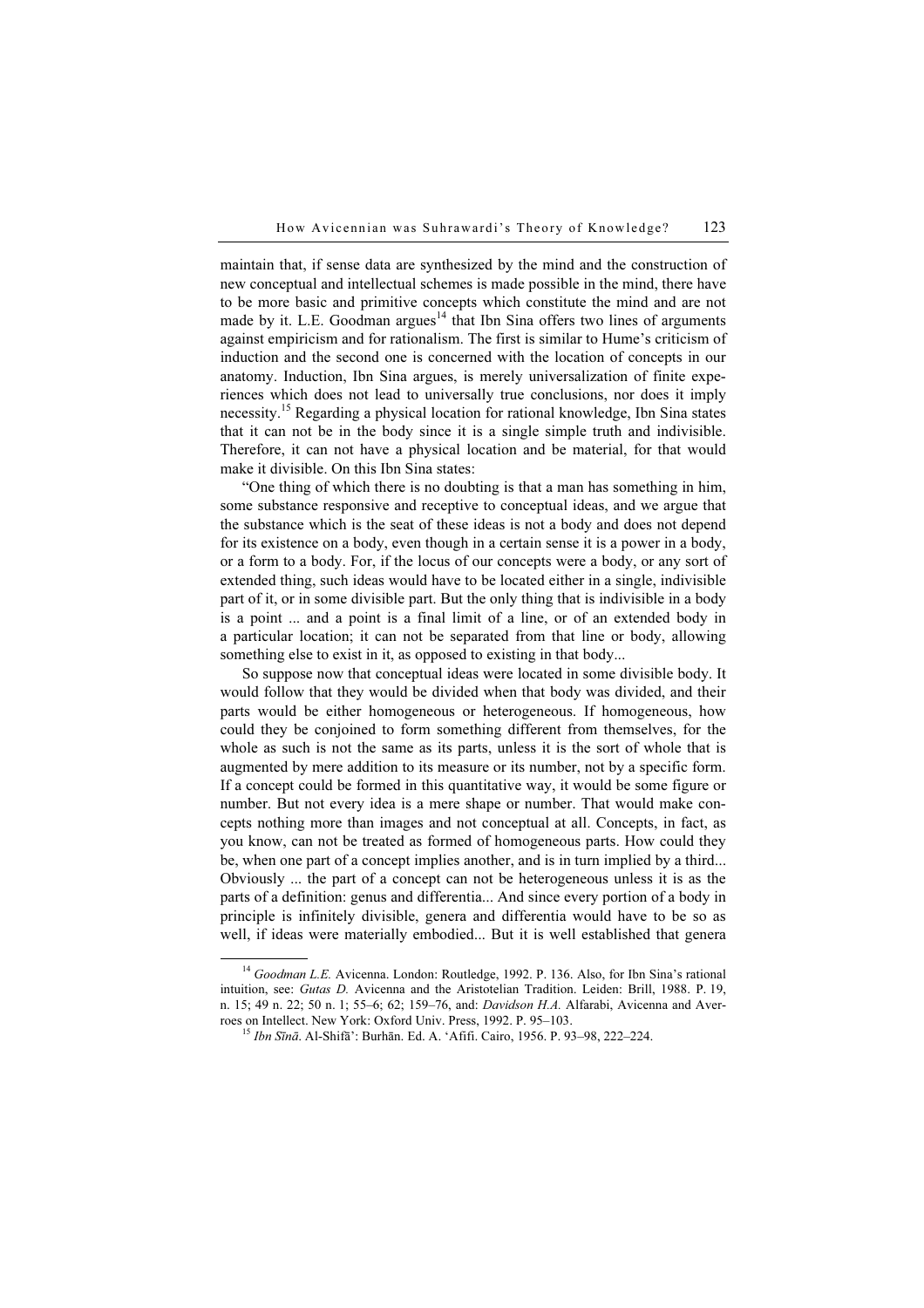and differentia, the components of the definition of a single thing, do not go on forever but are finite in every sense – and, if they were not, they certainly could never be gathered up in a single body!"<sup>16</sup>

Suhrawardi also addresses the subject of knowledge through innate ideas in his *Hikmat al-ishraq*<sup>17</sup> by showing the place and significance of rationalism among four different modes of cognition. He argues that in order to know something one has to know it at least partially, otherwise a thing that is completely unknown can never be known. If partial knowledge of an object or subject is required prior to its knowing, then it follows that that which is known must have come to be known through prior knowledge of the known and so on. This process, which can go on ad infinitum, Suhrawardi maintains, is impossible and, therefore, the only explanation is that there are innate ideas, which provide the required pre-knowledge of that which one seeks. As Suhrawardi states:

"Human knowledge is either innate (fitriyyah) or it is not. Whenever in recognizing an unknown, if focusing one's attention [i.e. sense perception] and referring to one's heart is not sufficient, and if it is not an affair that can be known through the vision (mushāhadah), which is a characteristic of the great hakims, then necessarily in knowing we need pre-given knowledge ... and the process, if carried out in certain order, will lead to the innate ideas."<sup>18</sup>

Having briefly discussed Ibn Sina's and Suhrawardi's theories of knowledge by sense perception, definition and rationalism, we can now summarize them as follows: both philosophers recognize the epistemological significance of sense perception and its by-product, knowledge by definition, as well as innate ideas. Furthermore, these two modes of cognition are interdependent, each one relying on the other one. As Suhrawardi says:

"All definitions inevitably lead to those *a priori* concepts which themselves are in no need of being defined; if this were not the case there would result an infinite succession."<sup>19</sup>

To further emphasize the limited role and place of empiricism and rationalism, Suhrawardi states:

"As we observe the sensible world through which we gain certainty of their states of affairs, we then base a thorough and precise science on this basis (mathematics, astronomy). By analogy, we observe certain things in the spiritual domain and then use them as a foundation upon which other things can be based. He whose path and method is other than this will not benefit from this and soon will be plunged into doubt."<sup>20</sup>

 $16$  Ibn Sina. Al-Shifa: De Anima. Vol. 2. Ed. and trans. F. Rahman. Oxford: Oxford University Press, 1952.

<sup>&</sup>lt;sup>17</sup> Sohravardi. Opera. Vol. 2. P. 18.<br><sup>18</sup> Sohravardi. Opera. Vol. 2. P. 104. <sup>19</sup> Ibid.

<sup>20</sup> Ibid. P. 13.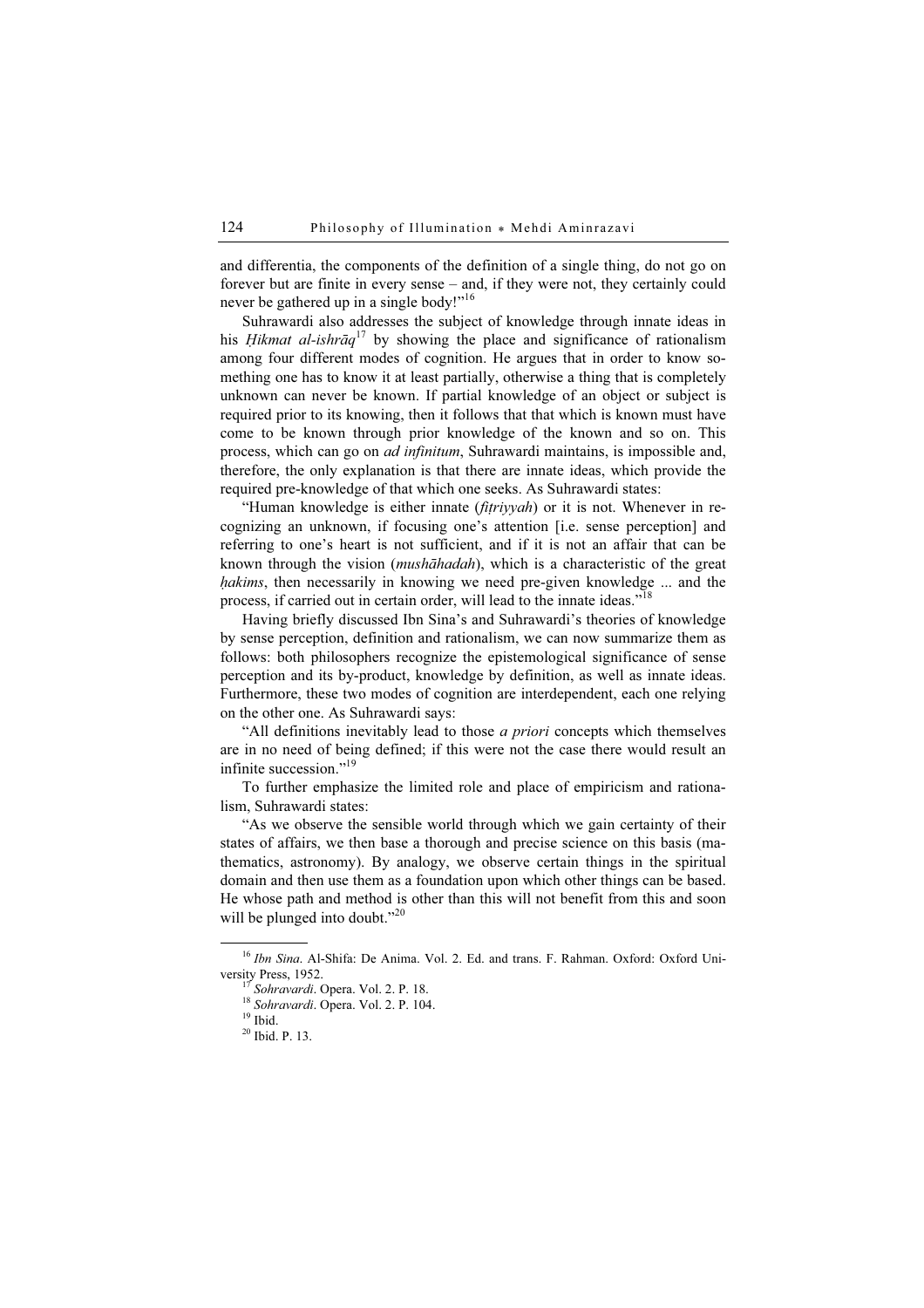## 4. Knowledge by presence

Now that we have established how knowledge of the external world is determined, let us go further and investigate how knowledge of one's self is attained, a knowledge that is regarded by Ibn Sina and Suhrawardi to be the necessary condition for the attainment of any knowledge. The theory that addresses this epistemological concept is referred to as "knowledge by presence", a perspective which both Ibn Sina and Suhrawardi elaborate upon.

Traditionally, the theory of knowledge by presence is identified with Suhrawardi and is regarded to be his major contribution to Islamic philosophy. However, I am inclined to say that the theory of knowledge by presence in its early forms is found in Ibn Sina's philosophy. Ibn Sina's concept of knowledge by presence, as will be shown, is not as refined as Suhrawardi's, who makes it the centerpiece of his epistemology.

Ibn Sina distinguishes between two cognitive (self-consciousness) processes with regard to the knowledge of the self. The first one he calls al-shu'ūr bi'l-dhāt (consciousness in itself) and the second one al-shu'ūr bi'l shu'ūr (consciousness through consciousness).<sup>21</sup> One's self-consciousness, Ibn Sina argues, is a continuous stream whose beginning and end are unknown. "Our self-consciousness occurs in an unqualified sense," Ibn Sina states and goes so far as to say that "my self-consciousness is my very existence."<sup>22</sup> This is a major claim since it implies the following:

A. Self-consciousness is that which constitutes the identity of a person.

B. To be conscious of oneself is "to be".

Ibn Sina then turns to the underlying epistemological questions by asking how it is that one is conscious of himself at all times and all places? Furthermore, by what means does this self-consciousness is the consciousness of itself, an argument which is remarkably similar to Suhrawardi's on the distinction between self-consciousness and consciousness through consciousness. Ibn Sina tells us, the fact that I perceive myself as myself is not verifiable either by outsiders or by myself. How do I know that I am who I think I am? In order for me to recognize myself, I have to have known myself prior to the act of recognition. Even if I am to recognize myself through the accidental attributes of the self, i.e. the body, etc., I have to know that it is this self which matches this body and this knowledge has to be present to the self at all times.

The knowledge of myself, therefore, has to be of a primary nature, an *a priori* concept which knows itself through itself directly and without mediation and it is in this sense of knowing that *al-shu'ūr bi 'l-shu'ūr* is arrived at. Ibn Sina maintains that, had this not been the case, we would have had to assume that the self knows itself through something else, i.e.  $\underline{A}$ , but  $\underline{A}$  through which the self is

<sup>&</sup>lt;sup>21</sup> *Ibn Sīnā*. Al-Ta'līqāt. Ed. A. Badawi. Cairo, 1973. P. 160–161.<br><sup>22</sup> Ibid. P. 79.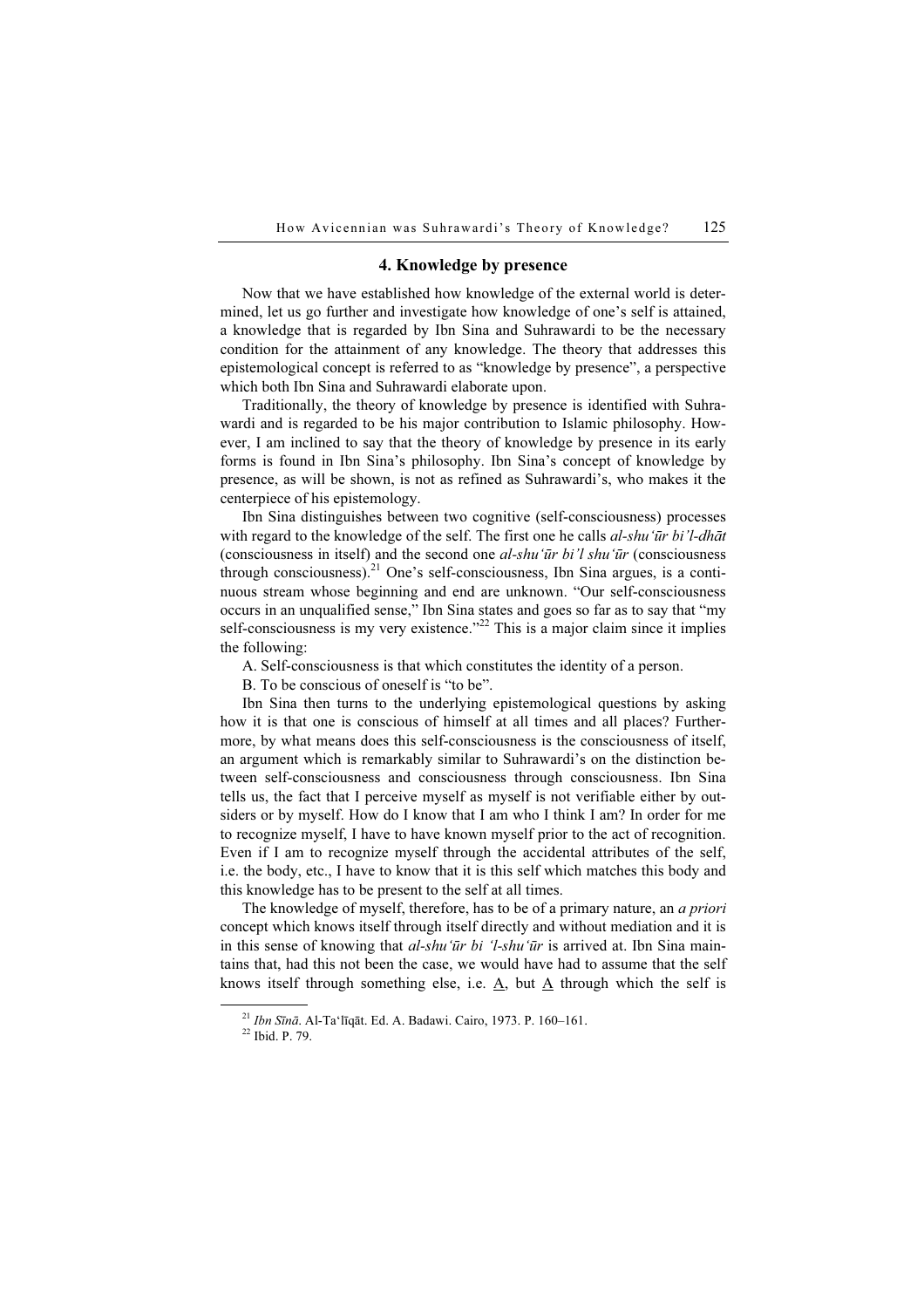known can only be known though  $\underline{B}$  and this process can continue *ad infinitum*.<sup>23</sup> F. Shayegan in her analysis of Ibn Sina's argument states:

"One can conclude that 'self-consciousness' is the pre-judgment state of grasping of existence and 'consciousness through consciousness' is the judgment of cognition of existence."<sup>24</sup>

Whereas clearly the theory of knowledge by presence exists in its early form in Ibn Sina, whereby the self is conscious of itself through itself, it is Suhrawardi who brings this theory to its fruition and treats it extensively. Suhrawardi offers three arguments for knowledge by presence<sup>25</sup> which in a sense are elaborations and elucidations on Ibn Sina, who equates the consciousness of one's self with the reality of one's self.

Suhrawardi's first argument, which can be labeled as I/It distinction, is as follows: if my knowledge of myself is not direct and unmediated, i.e. my knowledge of my headache, then I have come to know myself through something other than myself, i.e. X. Since clearly X is not I but a representation of the I, it then follows that I have come to know my I through what is not my I and this is a contradiction. As Suhrawardi states:

"A thing that exists in itself  $(al-q\bar{a}'$  im bi 'l-dh $\bar{a}t$ ) and is conscious of itself does not know itself through a representation (*al-mithal*) of itself appearing in itself. This is because if, in knowing one's self, one were to make a representation of oneself, since this representation of his 'I-ness' (anā'iyyah) could never be the reality of that 'I-ness', it would be then so that representation is 'it' in relation to the 'I-ness', and not 'I'. Therefore, the thing apprehended is the representation. It thus follows that the representational apprehension of 'I-ness' would be exactly what is the apprehension of 'it-ness' (huwa), and that the apprehension of the reality of 'I-ness' would be exactly the apprehension of what is not 'Iness'. This is an absurdity. On the other hand, this absurdity does not follow in the case of apprehension of external objects, for the representation and that to which that representation belongs are both 'it's'."<sup>26</sup>

Suhrawardi's second argument relies on the necessity of the existence of a precognitive knowledge of the self if the self is to be known at all. If the self is not known directly then it must have been known indirectly, i.e. through X. This, however, implies that when I "see" X, I realize that this is the representative of the self, a clear indication that I must have already known myself — otherwise

<sup>&</sup>lt;sup>23</sup> Shayegan F. Avicenna on Time. Ph.D. diss., Harvard University, 1986. P. 24. <sup>24</sup> Ibid. P. 24.

<sup>&</sup>lt;sup>25</sup> For an extensive discussion of Suhrawardi's theory of knowledge by presence see the following works: Ha'iri Yazdi M. The Principle of Epistemology in Islamic Philosophy: Knowledge by Presence. New York: SUNY Press, 1993. P. 43–114; Amin Razavi M. Suhrawardi and the School of Illumination. London: Curzon 1997. P. 102–117; Dinani Gh. Shu'ā'-i andīsha wa shuhūd dar falsafa-yi Suhrawardī. Tehran: Ḥikmat, 1364. <sup>26</sup> Sohravardi. Opera. Vol. 2. P. 111.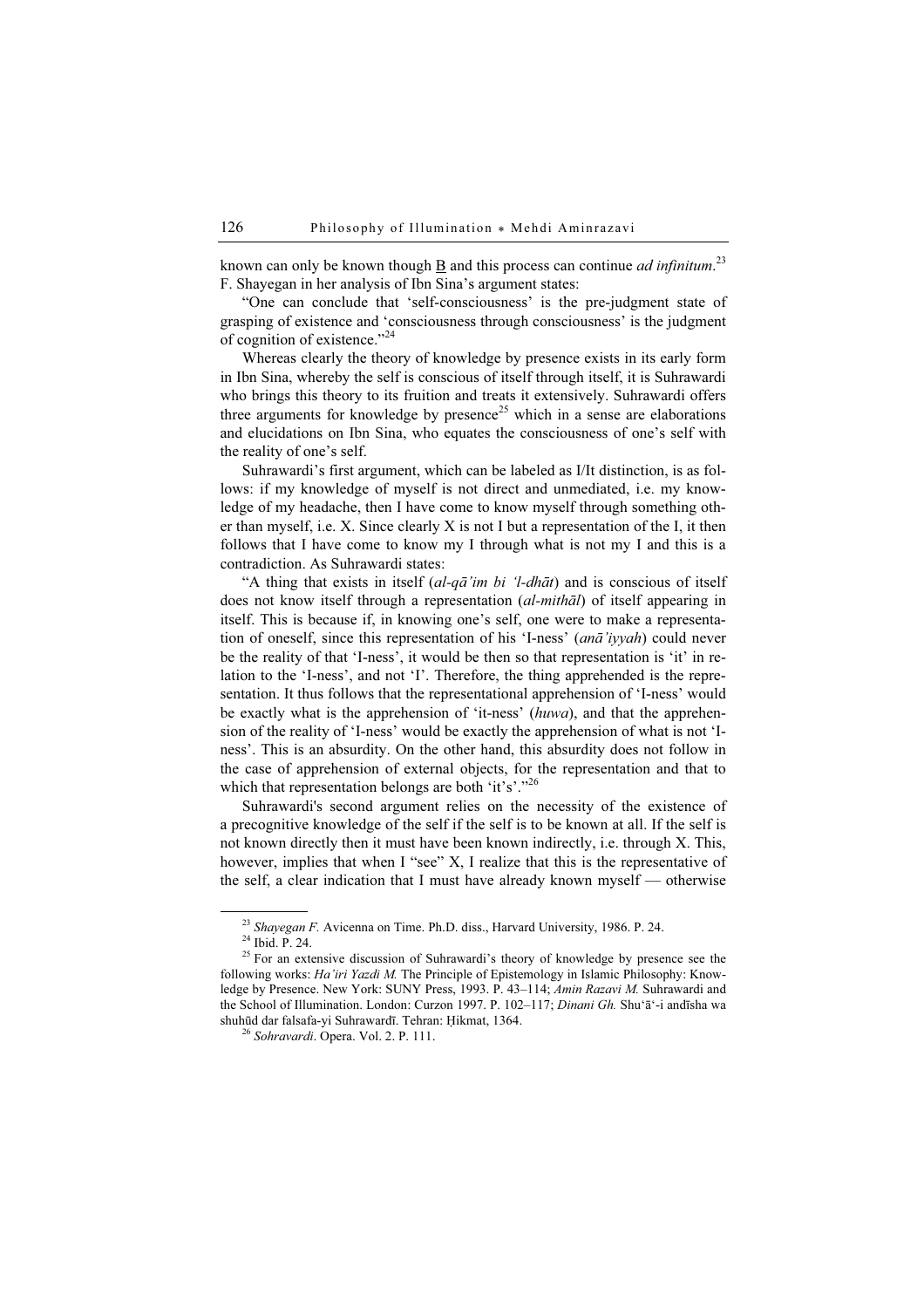I would not recognize its representation. If one is seeking that which is completely unknown to him, then one will not recognize it even if one comes upon it. From this it follows that the self is either completely or partially known to itself. On this Suhrawardi states:

"Indeed, that which is unknown to you, if it becomes known, then how do you know that it is what you sought? For, inevitably either [your] ignorance remains, or [your] prior knowledge of it existed, so that it could be known as such [...] For, that which is sought, if it is unknown form all aspects, it could never be  $km$ <sup>27</sup>

Suhrawardi argues that if the self knows itself through its representation  $\underline{A}$ , then the question can be raised as to how the self knows that  $\underline{A}$  represents the self? If this knowledge is not direct then it should be through some other representation of  $\underline{A}$ , such as  $\underline{B}$ . But the same problem arises with regard to  $\underline{B}$  which can be said to have known itself through C and this process can go on *ad infini*tum, which Suhrawardi considers to be impossible. Therefore, from his second argument, he concludes that the correct mode of knowledge is one by which the self comes to know itself through its mere presence.

Suhrawardi's third and final argument for knowledge through self-awareness or knowledge by presence is from attributes.

"Indeed, the thing which necessarily exists and which is self perceived does not know itself from a representation of itself, in itself. If it knows [itself] through its representation, and the representation of I-ness is not itself, then in regard to it [I-ness], it is the one perceived and it is the representation at that time. The perception of I-ness must be, by itself, the perception of that which it, itself, is, and must be the perception of itself, by itself, just like the perception of other than itself, — and that is impossible — in contrast to the external representation, and that which it has of it are both of it. Moreover, if it is through a representation, it, itself, did not know it was a representation, and thus then it knew itself through representation. And how was it? It imagines that it knows the very thing by that which is attributed to itself from outside. It is an attribute of it. If it is judged according to every super-added attribute to itself, then it is a knowledge of other than itself. It already knew itself before all attributes and the like. It did not know itself through attributes which are super-added."<sup>28</sup>

In this argument, which is a modified version of the previous two arguments, Suhrawardi once again establishes the impossibility for the I to know itself through its representation. If the self comes to know itself through its representation, then it ought to have known itself — otherwise, how did the self know that it is this representation which matches this self? Furthermore, knowing oneself through one's representation would lead to a succession of contingent dependent representations that continues ad infinitum.

<sup>27</sup> Ibid. P. 110.

 $28$  Ibid. P. 111.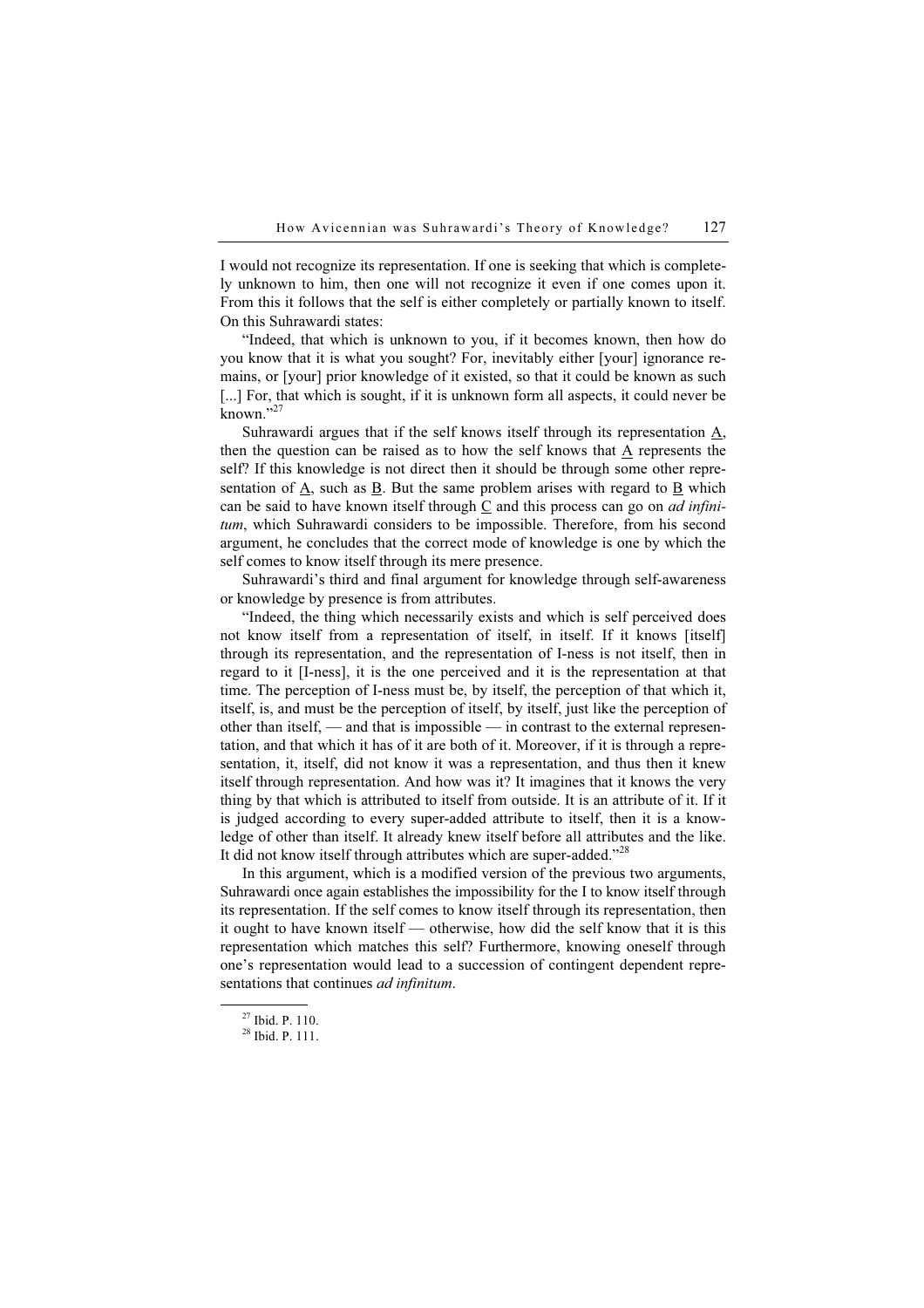## 5. Knowledge through direct experience: mysticism

A direct result of knowledge by presence is that it paves the path for mysticism to be taken seriously by both masters.<sup>29</sup> For Ibn Sina, who devotes the fourth chapter of his al-Ishārāt wa 'l-tanbīhāt to Sufism and 'irfān (he uses these terms interchangeably), mystical knowledge is not only a possibility but a necessary consequence of asceticism. Ibn Sina distinguishes between an ascetic, a worshiper and the knower, and states:

"The name 'ascetic' is reserved for one who shuns the delights and goods of this world. The name 'worshiper' is reserved for one who persists in exercising worship by prostration, fasting and what resembles them. The name 'knower' is reserved for one who disposes one's thought toward the sanctity of divine power, seeking the perpetual illumination of the light of the truth into one's innermost thought."30

Ibn Sina disregards asceticism and piety through worship alone as "a kind of business deal"<sup>31</sup> and considers the context within which asceticism and worship take place to be the determining factors in the final outcome of these activities. If asceticism and worship are performed on utilitarian grounds, then they are inconsistent with what he calls "the proper objective of the knower". This objecttive, Ibn Sina states, is one which only the true seeker may pursue. He says: "The knower seeks the First Truth not by anything other than Itself and prefers nothing to the knowledge and worship of It alone."<sup>32</sup>

Ibn Sina, in a clear and radical departure from the principles of the Peripatetic philosophy, advocates two stages for the attainment of truth through direct experience. The first is the stage of willingness (al-irādah) or, as some Sufis have called it, himmah, to be followed by the second stage, spiritual exercises. The latter consists both of asceticism and such traditional Sufi practices as the invocation of divine names (dhikr), prayer, etc. Ibn Sina then in a detailed manner explains the stations and states of the spiritual path and alludes to various types of knowledge that are attained through asceticism and other spiritual exercises. Some of those that Ibn Sina discloses are traditionally considered to be too esoteric to reveal to the uninitiated. In his "On the Stations of the Knowers", he puts the number of stations and the states of the path as twenty seven.<sup>33</sup> In a chapter entitled "On the Secrets of Signs",<sup>34</sup> Ibn Sina offers a prescription for the spiritual illnesses of the soul, which range from abstinence from food to the observa-

<sup>&</sup>lt;sup>29</sup> For more information on Ibn Sina's view on mysticism see: *Inati Sh.C.* Ibn Sina on Mysticism. London: Kegan Paul, 1996. P. 81.<br><sup>30</sup> Quoted from: *Inati*. Ibn Sina on Mysticism. P. 81.<br><sup>31</sup> Ibid. P. 82.

<sup>32</sup> Ibid. P. 83.

<sup>33</sup> Ibid. P. 81–91.

<sup>34</sup> See: ibid. P. 92.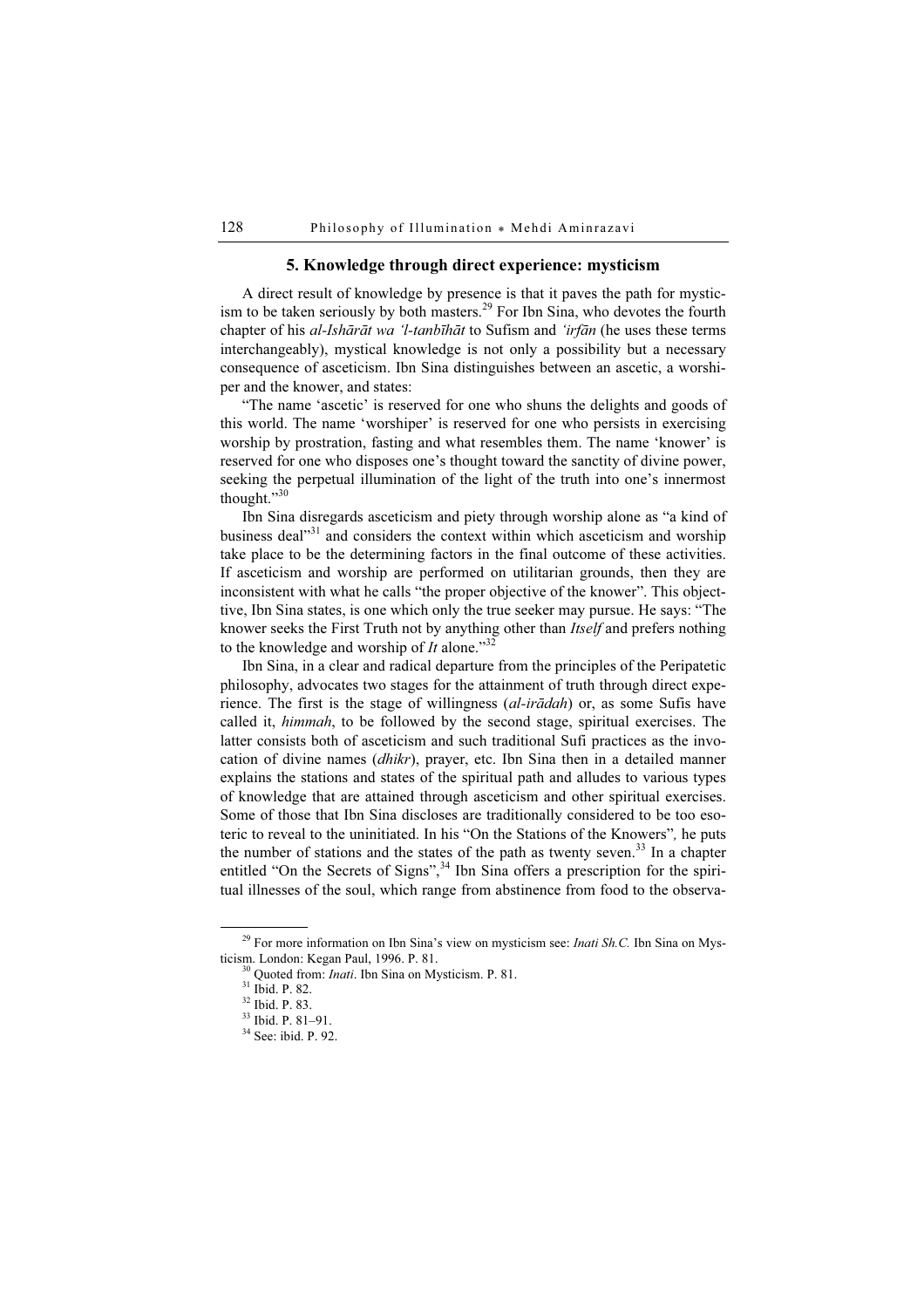tion of various spiritual substances. For those who doubt the presence of a mystical dimension or "Oriental Philosophy" in Ibn Sina's thought,<sup>35</sup> "On the Stations of the Knowers" leaves no doubt regarding the presence of a mystical component in Ibn Sina's philosophy.

The attainment of knowledge for Suhrawardi too, as we have discussed, is hierarchical with the direct and unmediated mode of cognition being the most desirable one. Suhrawardi in his numerous Persian Sufi narratives<sup>36</sup> has discussed the spiritual path at great length and in detail, stating:

"Know that the 'I'(*nafs nātiqah*) is of a divine substance, which the powers and engagements of the body withdrew from its abode. Whenever the soul is strengthened through spiritual virtues and the body is weakened through fasting and not sleeping, the soul is released and unites with the spiritual world." $37$ 

Suhrawardi, whose choice of titles for his mystical narratives is based on traditional Sufi themes, in a highly metaphorical language reveals his esoteric epistemology. This epistemological doctrine, which is discussed throughout Suhrawardi's Persian writings, resembles to a great degree Ibn Sina's esoteric views, as it can be seen in the following passage in the Bustān al-qulūb:

"Know that there are two tendencies in your 'I', just as there are in the body. One tendency is toward the spiritual world, from which it attains knowledge and benefits, and that is called scientific and theoretical knowledge. The other tendency aims at the corporeal world, from where it attains perfection and that they call practical knowledge."<sup>38</sup>

Like Ibn Sina, Suhrawardi distinguishes between practical and theoretical knowledge, each of which pertains to a different domain. The knowledge of the incorporeals for Suhrawardi is only possible if one is engaged in austere forms of asceticism, in particular hunger, as Suhrawardi says: "Know that the foundation of asceticism is hunger."<sup>39</sup> The spiritual and intellectual prescriptions of both Ibn Sina and Suhrawardi coincide, both acknowledging that asceticism leads to the opening of the intellectual intuition, the highest form of knowledge possible for mankind. Suhrawardi in an explicit language offers the following instructions:

"I asked the Shaykh, 'I do not have that insight. What is the solution?' The Shaykh said, 'You have indigestion. Fast for forty days and then drink laxative, so that you may vomit and your eyes may open.' I asked, 'What is the prescription for that laxative?' He said, 'The ingredients of that are attained by you.'

<sup>&</sup>lt;sup>35</sup> For more information, see: *Gutas D*. Ibn Tufayl on Ibn Sina's Eastern Philosophy // *Journal of the American Oriental Society*, 120 (2000).

<sup>&</sup>lt;sup>36</sup> See: Sohravardi. Opera. Vol. 3, and the introduction of S.H. Nasr to Suhrawardi's Sufi narratives. Also see: Kazem Tehrani. Mystical Symbolism in Four Treatises of Suhrawardi. Ph.D. diss., Columbia Univ., 1974.<br><sup>37</sup> Sohravardi. Opera. Vol. 3. P. 107.<br><sup>38</sup> Ibid. P. 373.

<sup>39</sup> Ibid. P. 396.